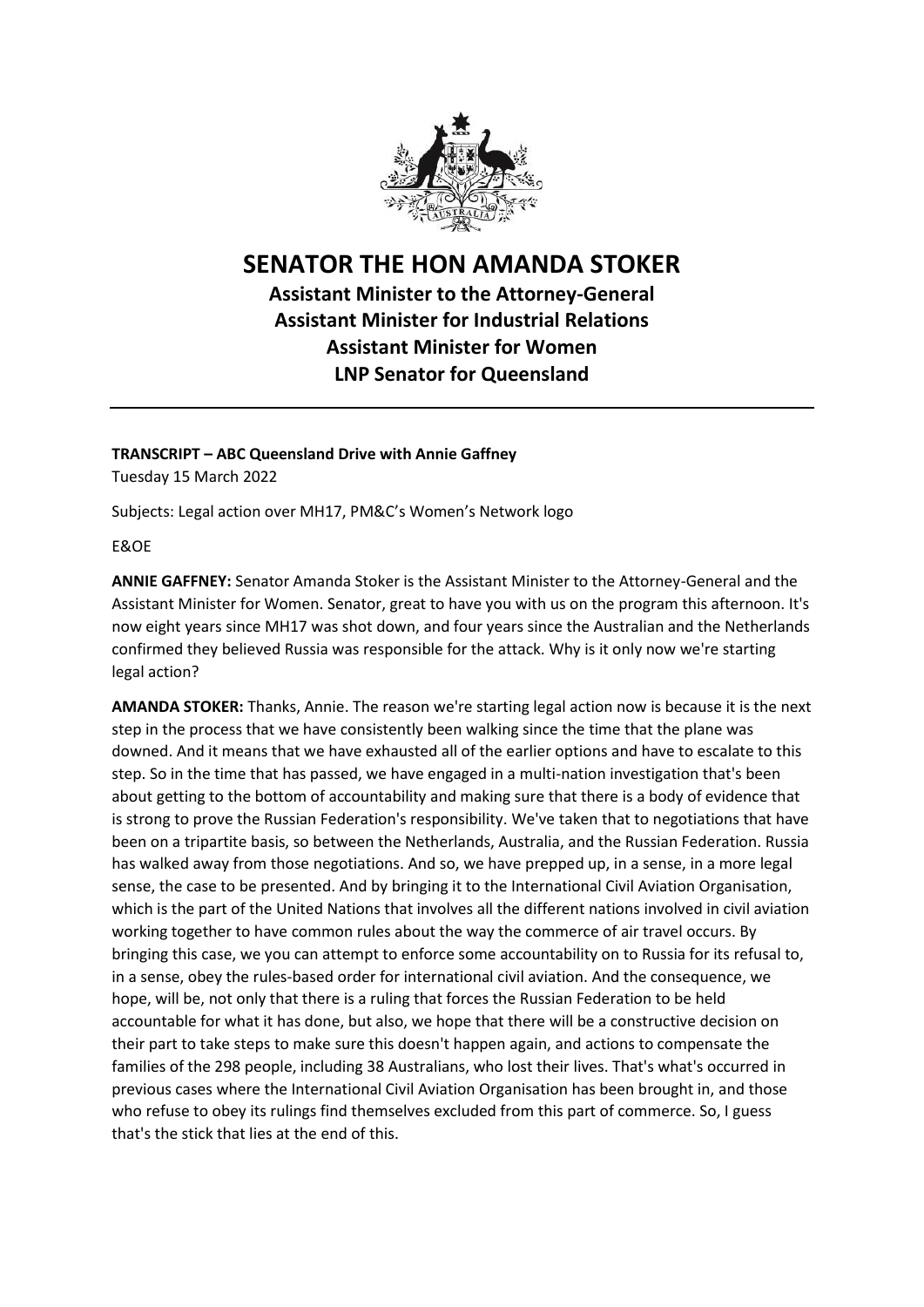**ANNIE GAFFNEY:** But Russia has denied all along having anything to do with shooting down MH17, and it's now effectively a pariah state after the Ukraine invasion. Is there any chance of that happening?

**AMANDA STOKER:** Look, I'm the first person to admit that international law has its limitations, and that, ultimately, in these sorts of things, particularly when you're dealing with a nation like Russia, they rely heavily on their sovereignty rather than on their international networks. But I think it's also true to say that, you know, a bit like when they couldn't get Al Capone for racketeering, they went him for tax fraud. This is a way that we can attempt to use the levers that are available to us to hold the Russian Federation accountable for what they have done wrong. And we can prove that they have done wrong. The investigation made it very clear that flight MH17 was shot down by a Russian Buk surface-to-air missile. It proves that that missile system was transported from Russia to an agricultural field in the east of Ukraine on the morning of the 17th of July 2014 when it was under control of Russian-backed separatists. And we can prove that missile system belonged to the Russian Federation's 53rd anti-aircraft military brigade and was accompanied by a trained Russian military crew. That means that when it was fired, it was either fired by that trained Russian military crew or someone under their instruction, directional control. There's no wiggling away from the facts here. And a bit like when a person doesn't accept responsibility for a crime in Australia, we prove it up in court, and then the consequences flow. We're doing much the same here. By proving it up on an international stage, we can make those consequences of excluding them from the regime for civil aviation be imposed as a consequence.

**ANNIE GAFFNEY:** What outcome is the Australian government hoping for?

**AMANDA STOKER:** Look, the best outcome would be for the Russian Federation to see the strength of the case against them, come back to negotiations and constructively work to compensate and acknowledge the loss they have caused. Now, we're not naive about this, particularly given the negotiation process we've already undergone. So we are prepared- while we will hope for those things, we are prepared to do what's necessary to get an enforceable ruling, which has an effect much like sanctions that apply in the civil aviation space.

**ANNIE GAFFNEY:** This is ABC Radio Queensland and Senator Amanda Stoker is my guest at 5:15. Annie Gaffney's my name. The department, on another matter of Prime Minister and Cabinet, has had to drop its new women's network logo, Senator, because it looked an awful lot like male genitals. As the Assistant Minister for Women, when did you first see the new logo?

**AMANDA STOKER:** Look, I didn't see the logo until, you know, some of the more puerile senators were, you know, posting what they would call funnies based on the logo. But, I mean, it's a letter W on an oblong background. Apparently the letter W's been in use as the internal Department of Prime Minister and Cabinet women's network symbol for a long time. I think - I didn't notice it until it was pointed out, but now that everybody has had a bit of a giggle at that observation, it's been shelved, and I'm sure the internal group that put together the logo will go back to the drawing board.

**ANNIE GAFFNEY:** How can something like this happen, given all the people that would have had to have looked at that design and review it and approve it? Surely someone must have noticed, Senator.

**AMANDA STOKER:** Well, it was really only an internal departmental process, although there was wide consultation from within the department, so clearly none of the internal people who were consulted had the same concern. But look, as a government, we didn't see it. It didn't sort of go beyond the departmental level. And once it's pointed out, it's been adjusted. I think it's - the whole